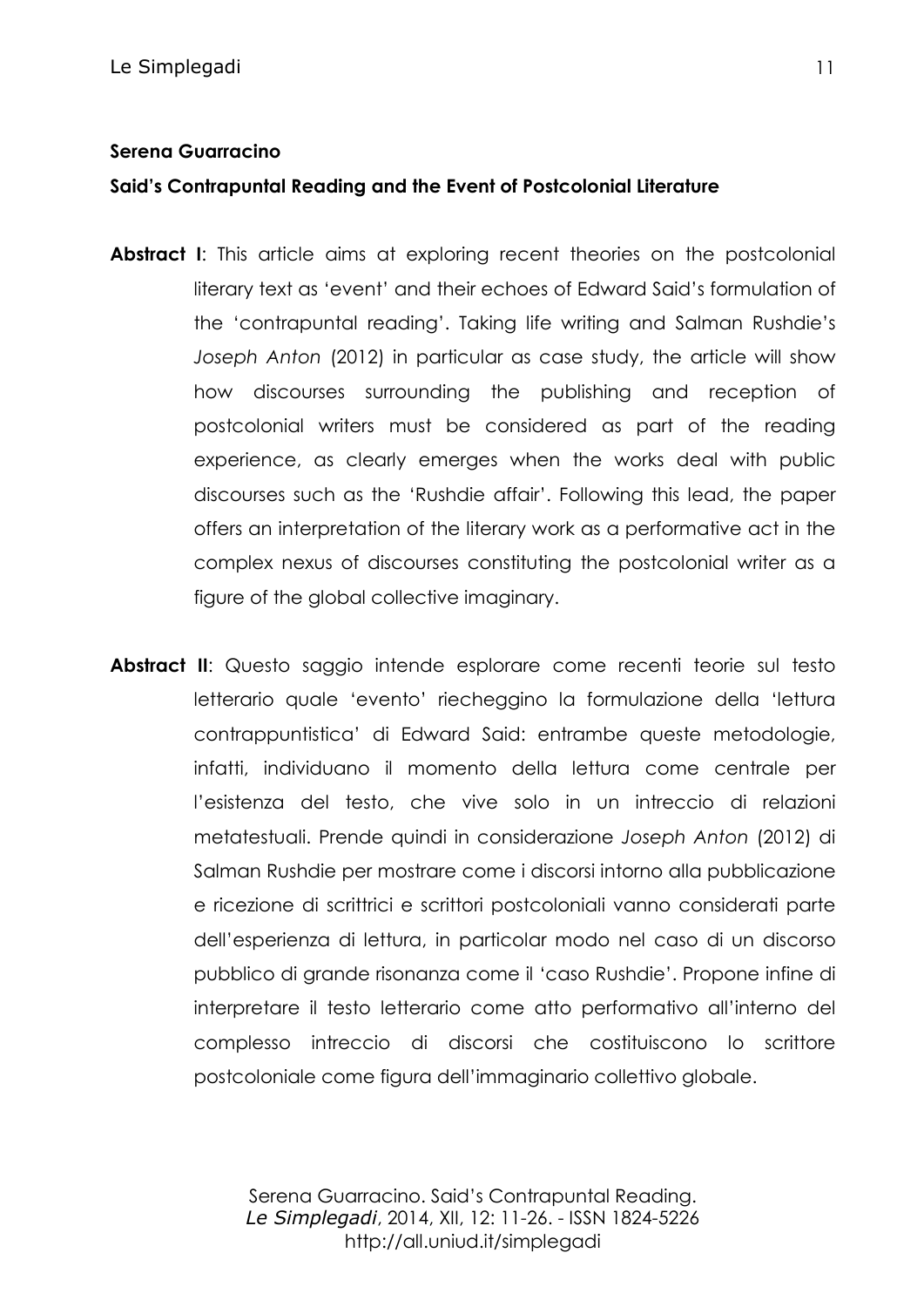When Anglo-Egyptian writer Ahdaf Soueif addressed the audience of the ESSE conference in Istanbul on September 6, 2012, she narrated the inception of her latest book *Cairo: My City, Our Revolution* (2012), which describes the eighteen days of the Egyptian revolution. Many years before, Soueif had agreed to write a book about Cairo, but the work never had the chance to come into existence until, after the events of February 2011, her publisher Alexandra Pringle called her and told her this was the moment for her "Cairo book". The event represents a typical performative moment in the current literary landscape, that of a writer speaking at an international conference; the story, told in much the same terms as in the preface from the book (Soueif 2012: xiii) also points to the text itself as an 'event' happening due to a complex and diverse set of agents – the writer, the publisher, and of course readers eager to know more about the 'Arab spring'.

Soueif's case shows how a literary text is not to be read or interpreted – or even written – but performed into being by the act of reading, as Derek Attridge has recently argued: "the inventive literary work […] should be thought of as an ethically charged event, one that befalls individual readers and, at the same time, the culture within which, and through which, they read" (Attridge 2005: xi) (1). This framework, I will argue, echoes Edward Said's own formulation of contrapuntal reading' in three important ways: first of all, both theories individuate the act of reading as the *locus* where the literary text happens; secondly, they postulate the existence of the text as a web of relations to other texts, a relation activated by individual readers who can in this way read 'contrapuntally'; and finally, both stress the ethical resonance of the reading: "the event of the literary work can have powerful effects on its readers, and through them, on the cultural and political environment" (Attridge 2005: xii).

Still, where Attridge's theory aims at encompassing the literary text in general (2), counterpointing his agenda with Said's helps in exploring the consequences of renewed attention to reception in postcolonial literature,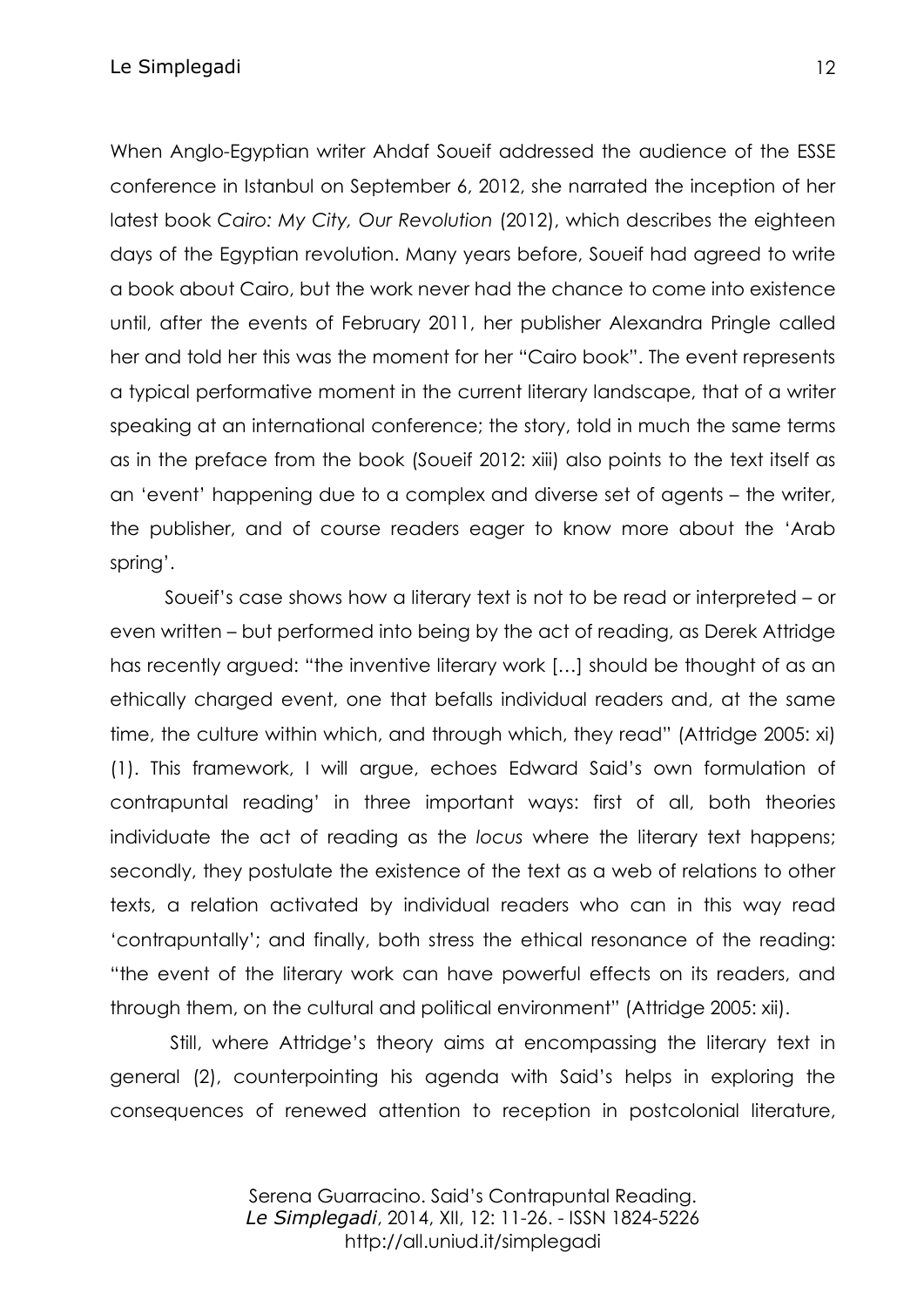where the public role of the intellectual complicates the way the event of the text 'happens' to the reader (3). Soueif's account of the 'making of' her latest literary effort addresses two strongly interrelated functions a postcolonial literary work is expected to fulfill today. On the one hand, the book is written to offer information on a non-Western country to an English-speaking audience from the point of view of an insider, a 'native informant' or an 'organic intellectual' (4). On the other, *Cairo: My City, Our Revolution* also works as a consumer product on the global cultural market by addressing a highly topical subject such as the Arab spring, as the publisher's pressure on the writer clearly shows.

These two drives mirror Graham Huggan's dichotomy between postcolonialism and postcoloniality, which will be addressed below; yet Soueif's book also introduces a third element. By drawing constant attention to the chronological time of reading the book repeatedly stages the encounter between reader and text: "We now have this information [on the follow-up of the revolution]. You, my reader, in more advanced form as you read these words than I as I race to write them in the summer of 2011" (Soueif 2012: 8). Starting from the crucible from which Soueif's book emerges, my aim is to elaborate some preliminary considerations on 'the postcolonial' as what Judith Butler has defined as a "performative" by looking at Huggan's elaborations on the postcolonial exotic, and then intersecting it with Said's foundational work on the role of contrapuntal reading, using Salman Rushdie's recent memoir *Joseph Anton* (2012) as case study.

Butler's work on performativity can find resonance in postcolonial literature: the postcolonial may be defined as a performative in Butler's sense of "a discursive practice that enacts or produces what it names" (Butler 1993: xxi). More specifically, with its entrance in the public discourse both in the publishing industry and the academia, the postcolonial has emerged as a process of repetition – of stereotypes, discourses, and all performative acts – which, to use Butler's words again, "enables a subject and constitutes the temporal condition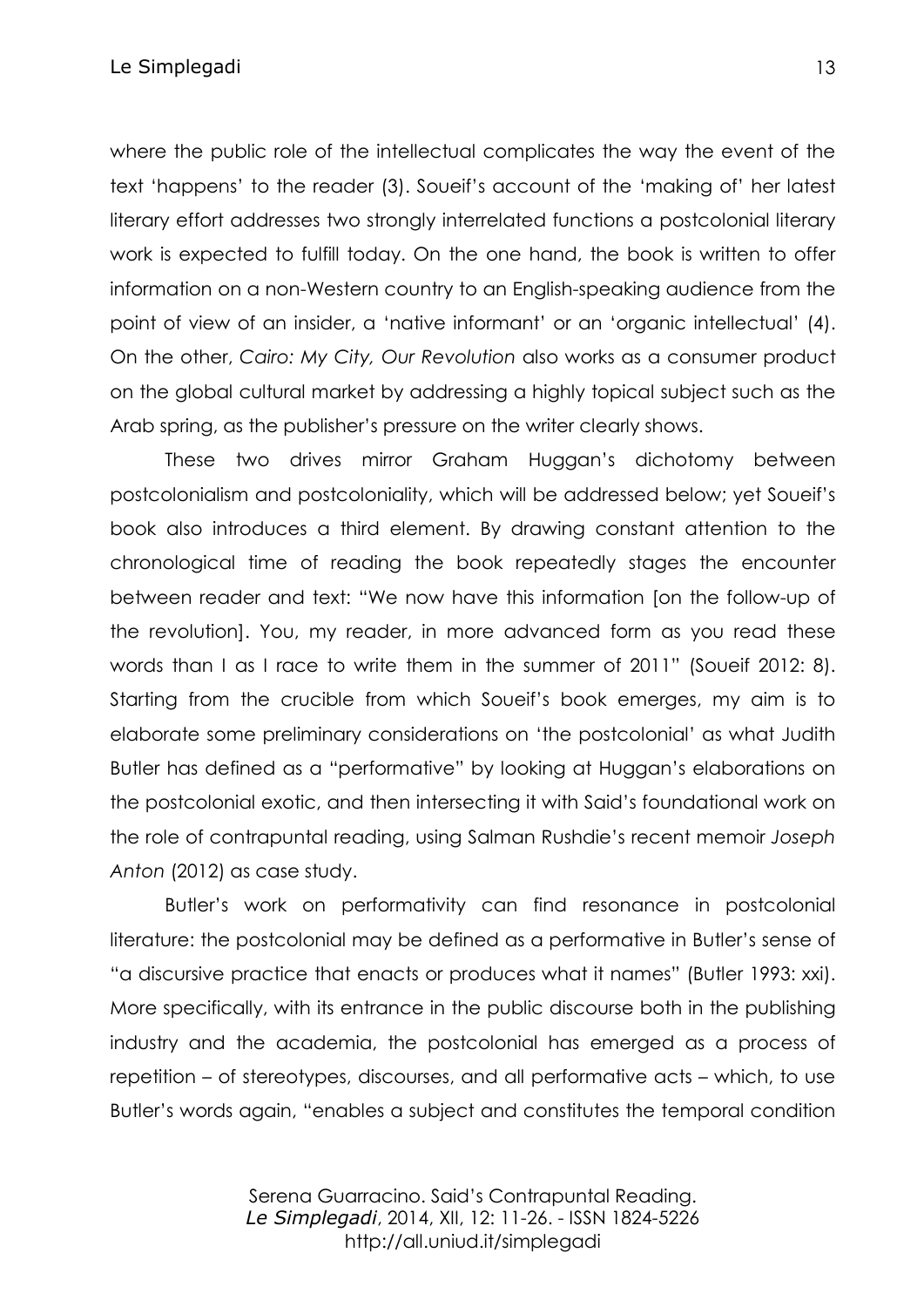for the subject" (Butler 1993: 95). In this sense, Soueif's tale of the 'behind the scenes' of the publishing mechanism gives her readers and audience a glimpse of the enabling context for her writing process and her own positioning as a writer during the Arab spring in Egypt. Yet Soueif also describes her book as an attempt "to 'revolute' and write at the same time" (Soueif 2012: xiv), thus weaving a double bind between revolution and writing; and it is this marketability of her account of the revolution that remains problematic in its location between revolutionary narrative and global cultural politics, or, we might say with Graham Huggan, between postcolonialism and postcoloniality.

In his *The Postcolonial Exotic* (2001), Huggan elaborates a binary dynamic between postcolonialism as "an ensemble of loosely connected oppositional practices" endorsing an aesthetic of "largely textualized […] resistance" (Huggan 2001: 6), and postcoloniality as "a system of symbolic, as well as material exchange in which even the language of resistance may be manipulated and consumed" (Huggan 2001: 6). This dichotomy immediately brings to mind Said's own dichotomy in *Culture and Imperialism* between the "consolidated vision" of European empires and the "resistance and opposition" it met in the colonies (5); only now the consolidated vision appears to be that of postcoloniality itself which has absorbed the postcolonial rhetoric of resistance as just another consumer product. Yet, as in the Saidian vision hegemony and subalternity are to be experienced in counterpoint to one another, in Huggan's vision postcolonialism and postcoloniality are not just opposite attitudes towards the postcolonial: the two visions are "mutually entangled" (Huggan 2001: 6), constantly working one alongside and against the other; they exist, to use Saidean terminology again, as overlapping territories where hegemony and resistance coexist on the very terrain of postcolonial literature.

This last category – 'postcolonial literature' – shows the potentiality and difficulties of Said's legacy to the contemporary critic and scholar. One of the main challenges in working on contemporary postcolonial literature as a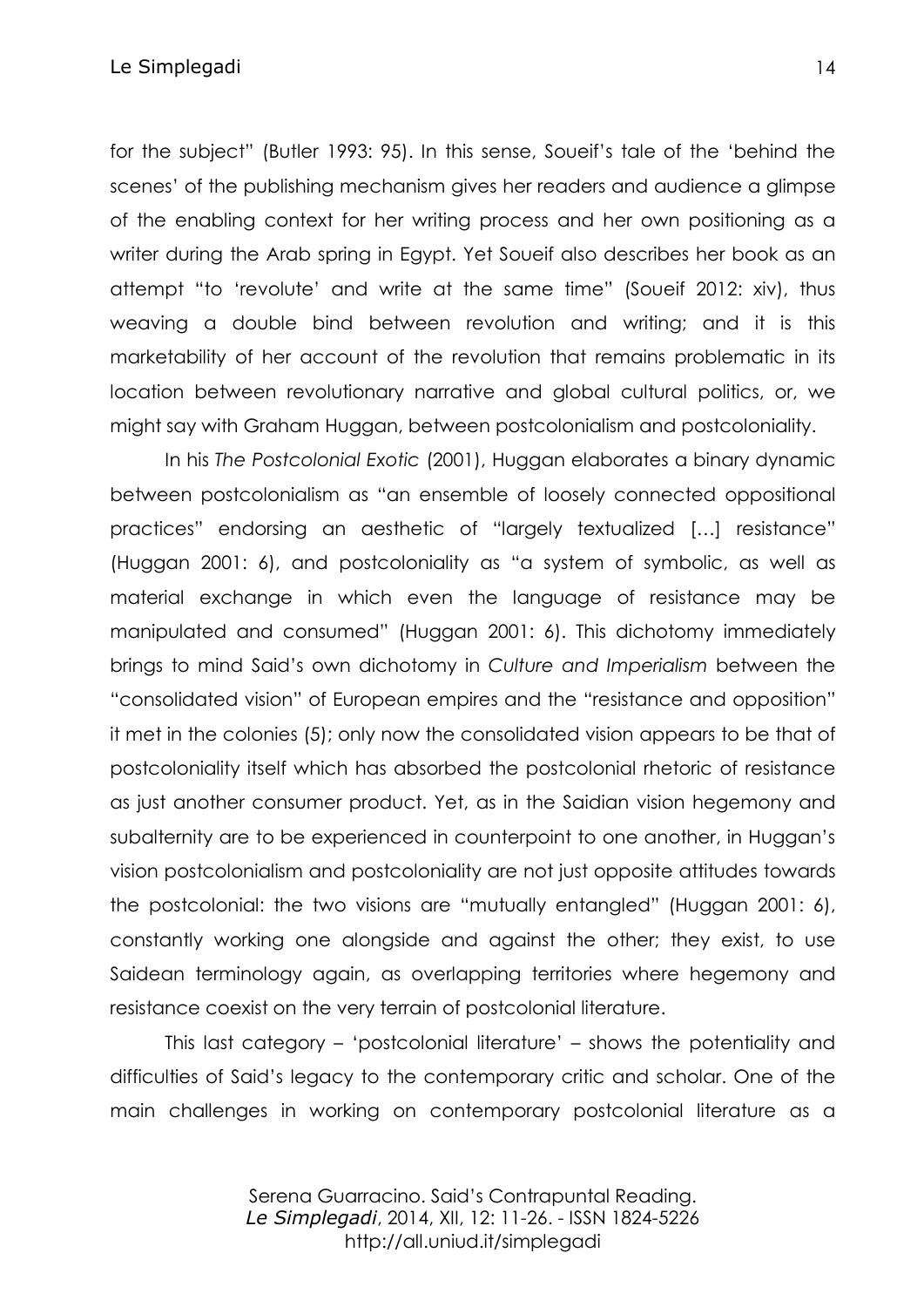performative event is to face the difficulties presented by the heterogeneity of textualities which have up to now contributed to my work on the topic: *Cairo* is a diary of the days of the protest by an Egyptian woman writer living between London and Cairo; *Summertime: Scenes from Provincial Life* is the last instalment of a fictional autobiography trilogy by J. M. Coetzee, the white South African Nobel Prize winner now relocated in Australia; *Dancing in the Dark* is the fictional biography of Bahamian-American actor Bert Williams by Caryl Phillips, a writer born in St. Kitts, raised in Leeds and now living between the UK and the US; while *Joseph Anton* by Salman Rushdie, which will be the case study for this essay, introduced arguably the most gossiped about Indo-English writer into this already rather heterogeneous body of texts.

This wide-ranging landscape is very much indebted to the most criticized aspects of Said's work: what Huggan, following Aijaz Ahmad's argument in his *In Theory* (1992) calls "commercial third-worldism" (Huggan 2001: 19). Said's point in *Culture and Imperialism* that by reading Genet or Rushdie one can "think and experience" (Said 1993: 385) Palestine, Algeria or India – the reader's own gender, nationality or ethnicity notwithstanding – is met by Huggan with the suspicion that this approach may actually assume that such experiences are indeed interchangeable, as if their cultural and social backgrounds were to be considered essentially similar because non-Western or Third-Worldist; moreover, Said also apparently equates reading with mere book consumption – the more texts by the more 'exotic' writers one reads, the better the reader's experience (Huggan 2001: 19).

However, one has just to turn to the theory and practice of contrapuntal reading to find the ethical positioning of Said's wide-ranging corpus. This new (at the time) paradigm voiced – among other things – the need to register the contradictions arising from such a wide and diverse literary landscape as the one Said encompasses in his critical practice; it also exposes the impossibility, if not the unwillingness, to reduce this diversity to an organic whole. In this sense,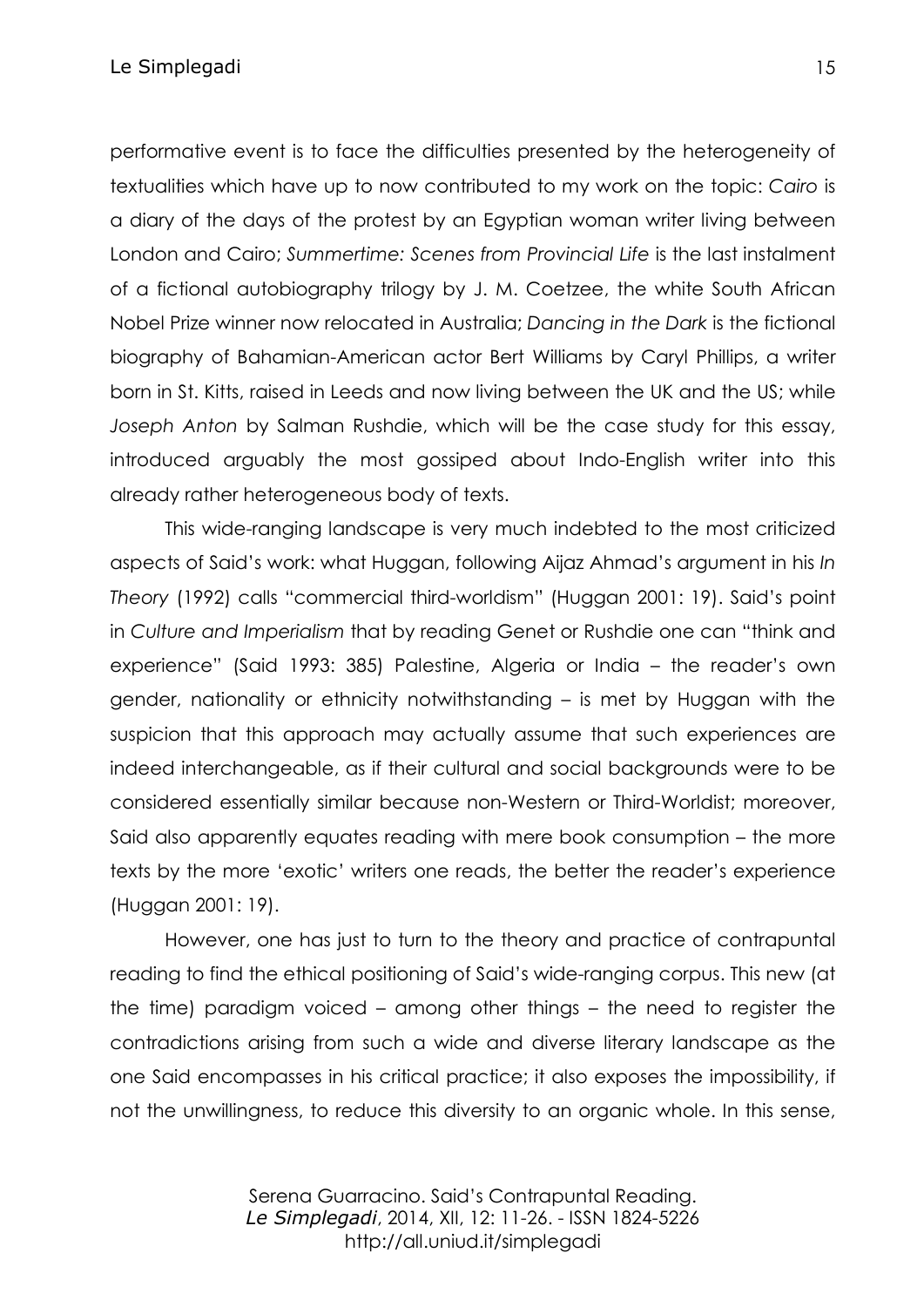as Benita Parry argues, *Culture and Imperialism* is an 'impossible' book, based on "a fondness for contrapuntalism as a signifier of the unexpected and arresting juxtaposition of incongruent concepts and disparate categories" (Parry 2010: 506). Said's legacy for postcolonial literary studies is this possibility to think diverse and divergent texts and writers together while not necessarily considering them homogeneous or reducible to a single paradigm. While writers such as Soueif and Rushdie do not share the same cultural background, political stance or even loosely comparable 'writing styles', putting them in counterpoint to one another allows to find unexpected consonances.

One common ground between *Cairo: My City, Our Revolution* and *Joseph Anton* is the use of autobiographical material, which also emerges as a key issue of postcolonial writing, one which has seen a precursor in Said himself. In his *Postcolonial Theory and Autobiography*, David Huddart retraces the many critiques to Said's public persona, from Ahmed's highlighting of the class privilege behind this capability of situating himself to Weiner's suggestion that some inconsistencies in his account would undermine Said's own claim to a Palestinian identity (Huddart 2006: 13-21). Still, more than grounding the self in the authority of truthfulness, autobiography in Said's own writing exemplifies "a kind of invention of personal and communal beginnings – and it is an invention that, under limitations of various kinds, is undergoing constant denial and is therefore constantly re-starting, repeating itself with variations" (Huddart 2006: 45).

Authorial identity, whether in fiction or criticism, is thus an 'invention', a function of writing itself; and of course, as Timothy Brennan states, "Said's identity as a Palestinian is paramount to his performance" (quot. in Huddart 2006: 33). This performance necessarily relies on a public, that is, on readers and their ability to put the biographical 'facts' related to Said's Palestinian positioning in relation with a plethora of other sources of information on the writer. Hence, the apparent contrast between truthfulness and invention -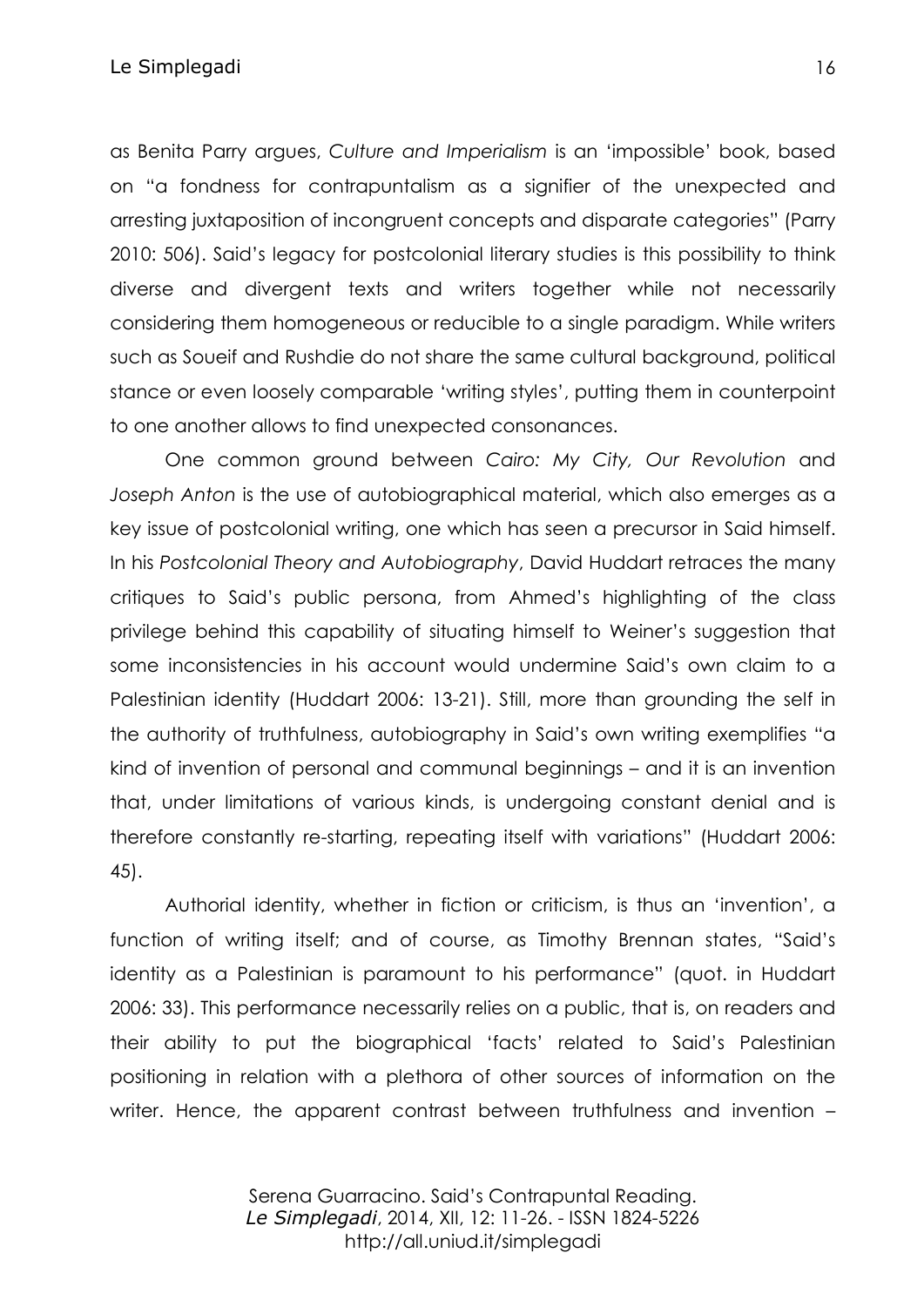between the necessary reliance on biographical facts and the acknowledgement of the equally unavoidable fact of narration – finds a resolution in reading as a relational event: the literary and critical work 'happens' (to use Attridge's terminology) to the reader in her/his individual encounter with the postcolonial text, or with 'the postcolonial' – work, writer, theory – as text. In this event the performative of the postcolonial takes shape as a constant negotiation between postcolonialism and postcoloniality (as defined by Huggan), in that empowering and prescriptive space which requires authors to conform to the Third World writer public persona to enter the English-speaking global literary landscape.

Going back to Butler's definition of the performative, postcoloniality may be considered as the enabling temporal condition for the 'postcolonial writer' subject; yet postcolonialism's contrapuntal reading allows for postcoloniality's fractures and fissures to emerge. Said's well-known formulation states that "as we look back at the cultural archive, we begin to reread it not univocally but *contrapuntally*, with a simultaneous awareness both of the metropolitan history that is narrated and of those other histories against which (and together with which) the dominating discourse acts" (Said 1993: 194); re-reading Said's lines today, contrapuntal reading may be reinterpreted as a way of reading performatively – reading postcoloniality with an awareness of its role in the global cultural archive against and together with postcolonialism as anti- (neo)colonial practice.

In particular, postcolonial life writing excites contrapuntal reading because it taps into readers' previous knowledge of facts and events in such a way that the appeal for truth is not as important as exploring another version of the story. This emerges rather clearly in Rushdie's *Joseph Anton*, the writer's recent memoir on the fatwa years (6). Here the question of the fatwa emerges as essentially linked to the question of reading (Newman 2009: 38), of how different people from many and diverse cultural backgrounds have read *The*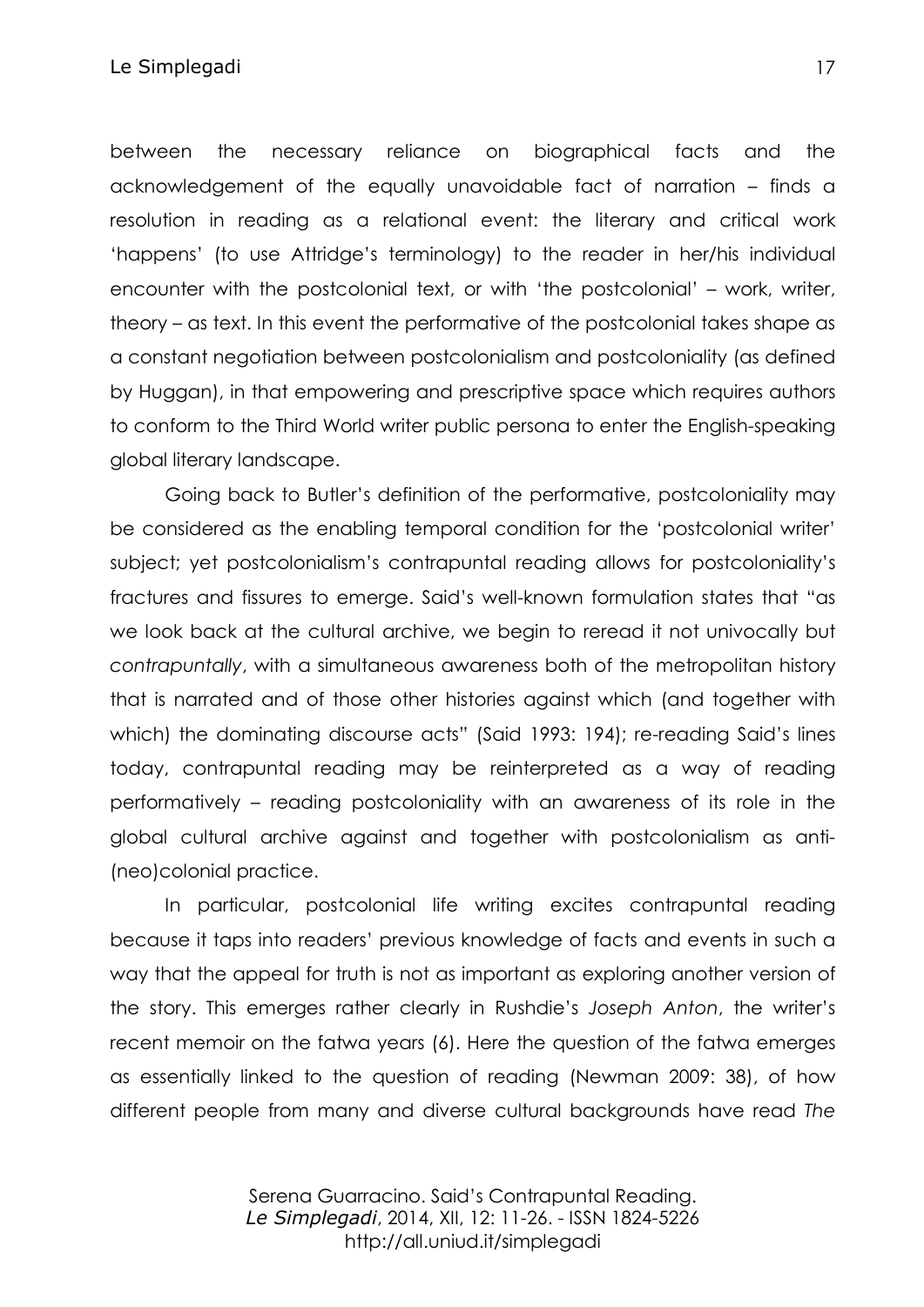*Satanic Verses* in deeply different and equally affecting ways; these readings have in their turn produced narratives on and about Rushdie, and one of the main themes in *Joseph Anton* is precisely the overlapping of different readings of 'Rushdie' – the writer on the cover but also the narrating character in the novel. The book hence engages the reader in its own storytelling by directly addressing the writer's own public image as circulated in the media, hence exposing the book's own narrative – if not entirely fictional – discourse.

Differently from the deeply affecting first person narrating Soueif's experience of the Arab Spring, *Joseph Anton* is narrated in a strictly male third person which has been defined as "de Gaulle-like" (Heller 2012), but in the context of postcolonial life writing also reminds one of the narrative devices chosen by J. M. Coetzee in his memoirs. Two of the three instalments of the South African writer's *Scenes from Provincial Life* feature a third-person narrative by a main character called John M. Coetzee (Coetzee 1997, Coetzee 2002), who gives a partial and explicitly incomplete account of the main events of the writer's early life (7). Rushdie's narrator strikes a rather different note, though, as he thinks of the possibility to write his story in the not-too-near future: after musing on turning it into "something other than simple autobiography", he resolves otherwise: "After a while he abandoned this idea. The only reason his story was interesting was that it had actually happened. It wouldn't be interesting if it wasn't true" (Rushdie 2012: 340-41) (8).

Yet the 'truth' in *Joseph Anton* is necessarily intertwined with the process of storytelling: as the narrator points out, "The storytelling animal must be free to tell his tales" (Rushdie 2012: 361). Naturally, freedom is a contested term in the fatwa years, and the narrator spends many pages discussing the issue of freedom of speech in the face of both open and covert censorship (9); yet *Joseph Anton* also points to the empowerment coming from the ability to manipulate the stories told about 'Rushdie', especially by the media. In a move remindful of Said's own remarks about the dichotomy embedded in his own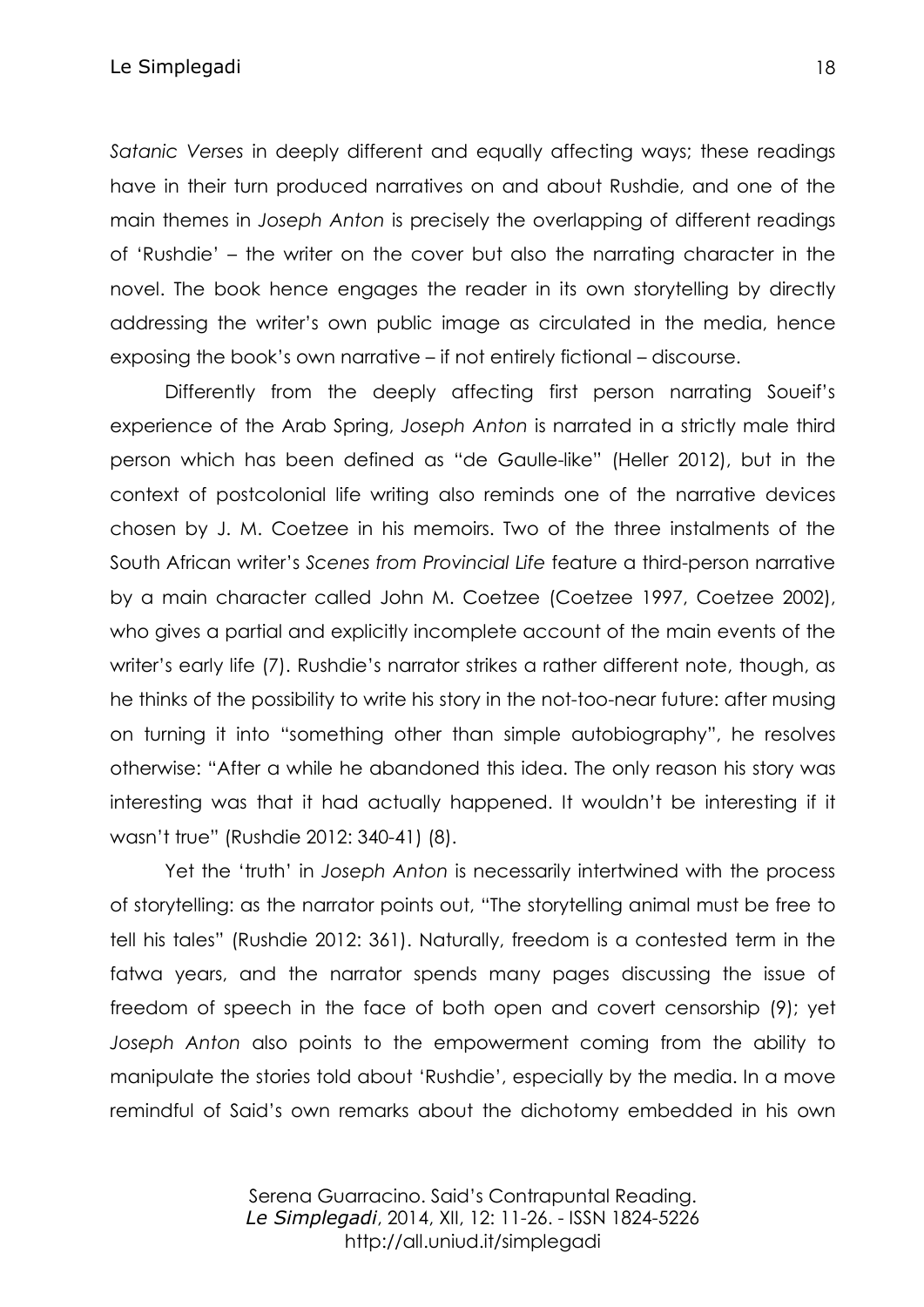name (10), the narrator finds his own self torn between 'Salman' and 'Rushdie': "He was aware that the splitting in him was getting worse, the divide between what 'Rushdie' needed to do and how 'Salman' wanted to live" (Rushdie 2012: 251). 'Rushdie' is the name talked about, the scapegoat of public discourses about the fatwa:

'Rushdie' was a dog. 'Rushdie', according to the private comments of many eminent persons, including the Prince of Wales, who made these comments over lunch to his friends Martin Amis and Clive James, deserved little sympathy. 'Rushdie' deserved everything he got, and needed to do something to undo the great harm that he had done. 'Rushdie' needed to stop insisting on paperbacks and principles and literature and being in the right. 'Rushdie' was much hated and little loved. He was an effigy, an absence, something less than human. He – it – needed only to expiate (Rushdie 2012: 252).

The last shift between 'he' and 'it', between the male third person which also marks the narrator's voice and the neuter pronoun identifying the object of narration marks the overlap between writer and character, the one who is written about and the one whose life commitment has been to write about others. This living paradox is embodied by Joseph Anton, the secret name under which Rushdie lived during the fatwa years, chosen by the writer himself by putting side by side the first names of his two favourite writers, Conrad and Chekhov. The character-writer – the narrator 'Salman Rushdie' – confronts his own fictional nature through the act of naming himself anew: "He had spent his life naming fictional characters. Now by naming himself he had turned himself into a sort of fictional character as well" (Rushdie 2012: 165).

*Joseph Anton* also remarks the diffuse nature of agency embedded in a text deeply dependant on other, multiple textualities, and on the readers' knowledge of what during the years has become known as the 'Rushdie affair'.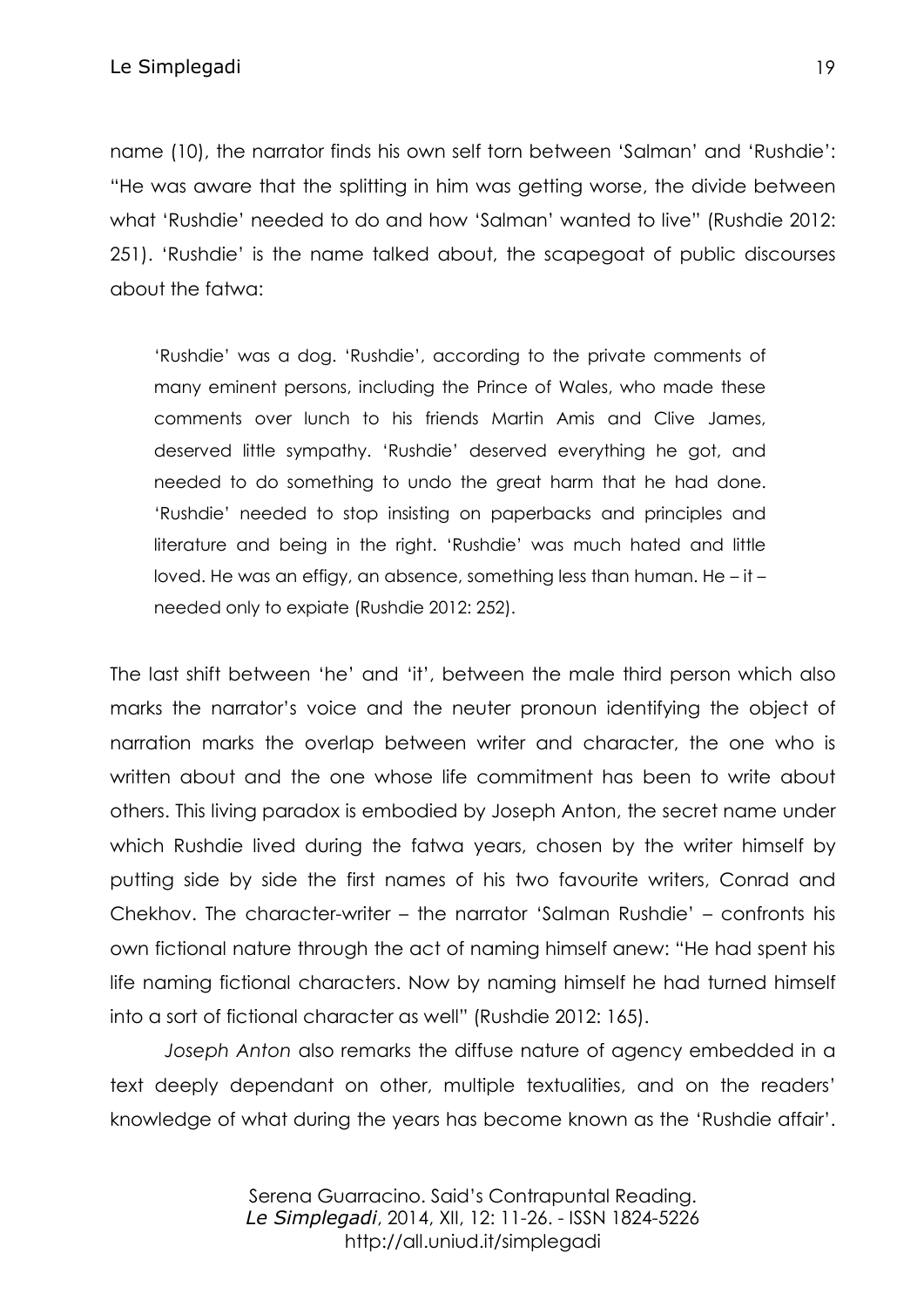The book writes back to each and every politician, journalist or writer who has written on the fatwa, whether to support Rushdie or to criticize his work or attitude, in order to reclaim the authority of the writer on his own image (11). Yet, as the narrator realizes when informed that Gabriel Garcìa Marquez is writing a novel based on his life (a novel that will never be published), he realises that reclaiming authority over his own life may prove an impossible task: "He was to be someone else's 'novelisation' now? If the roles were reversed he would not have felt he had the right to come between another writer and his own life story. But his life had perhaps become everyone's property" (Rushdie 2012: 408).

The only possibility for the fictional Salman Rushdie to reclaim his own story, a story that has become 'everyone's property' is not, or not necessarily, by 'telling the truth', the book's reliance on the truthfulness of the account notwithstanding. As the narrator stresses in more than one occasion, the only power left to him in his utterly disempowered state is the power of storytelling. As a contemporary, male Sharāzād, he quickly acknowledges he needs to feed the media a different story to keep himself, and public attention on his case, alive: "it was […] a time of rapid change, in which no subject held the attention for very long. […] *Tell us a new story*, that was the general opinion, *or else please go away*. […] So, yes, a new story. If that was what was wanted, that was what he would provide" (Rushdie 2012: 337).

*Joseph Anton* is a conspicuous example of how postcolonial life writing invites a Saidean contrapuntal reading by constantly highlighting its fictional nature, including a complex web of metatextual references that only the act of reading can activate. Its extensive reference to the event of reading as constitutive of the text emerges not only in the wide-ranging reference to other texts (12), but also through a constant reference to the practice of reading. For example, reviews on *Fury* identifying its main character Malik Solanka as proxy for the writer leads the narrator to muse again on the relationship between writer and character:

> Serena Guarracino. Said's Contrapuntal Reading. *Le Simplegadi*, 2014, XII, 12: 11-26. - ISSN 1824-5226 http://all.uniud.it/simplegadi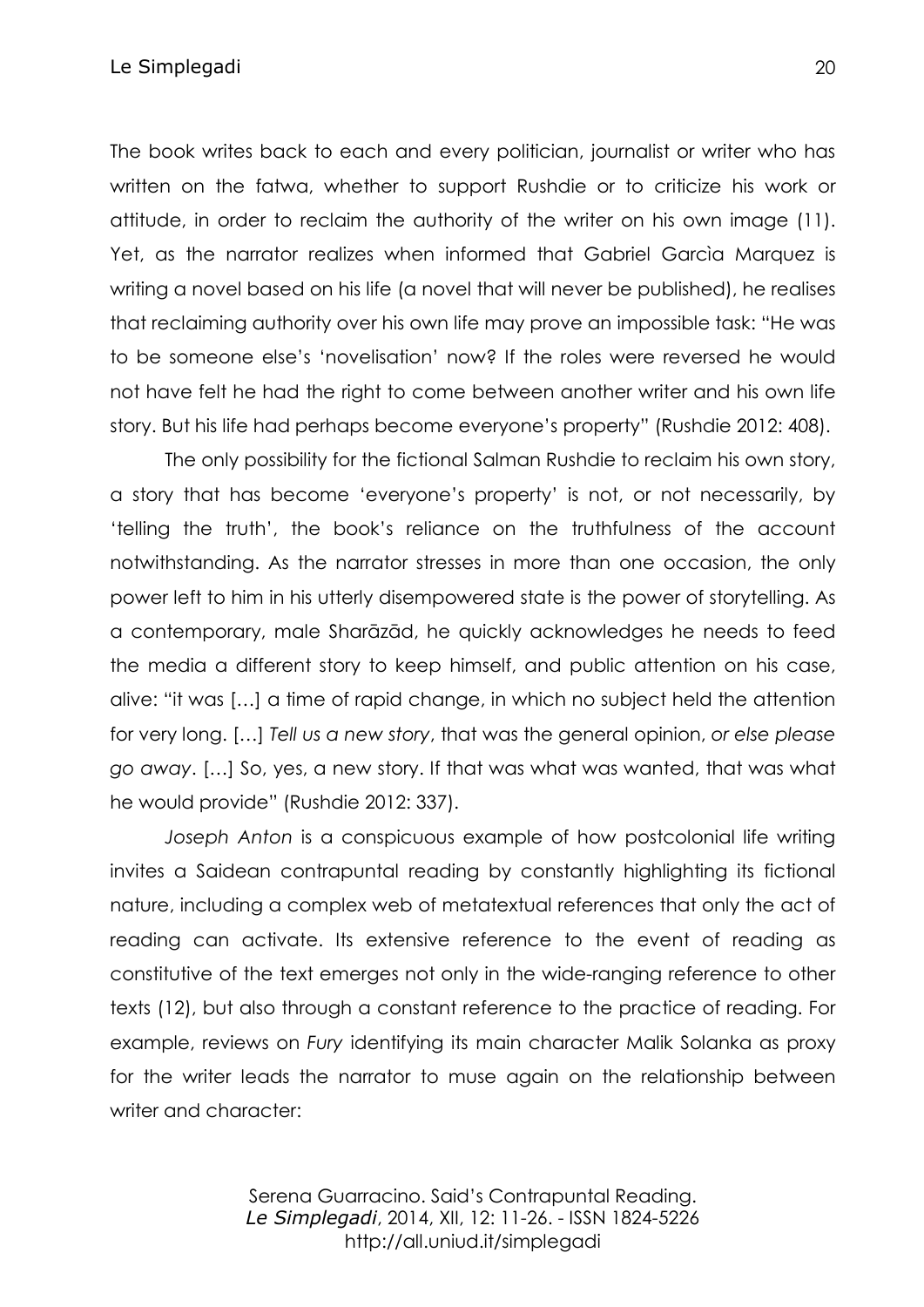It was puzzling that in both cases [Malik Solanka and Saladin Chamcha from *The Satanic Verses*] these characters whom he had written to be other than himself were read by many people as simple self-portraits. But Stephen Dedalus was not Joyce, and Herzog was not Bellow, and Zuckerman was not Roth, and Marcel was not Proust; writers had always worked close to the bull, like matadors, had played complex games with autobiography, and yet their creations were more interesting than themselves. Surely this was known. But what was known could also be forgotten. He had to rely on the passage of the years to clear things up (Rushdie 2012: 596).

It is indeed interesting – at least to my postcolonially-oriented reading eye – that among all the writers the narrator quotes in this cursory overview of characterwriter mirrorings, 'Salman Rushdie' is the only one which could be defined postcolonial by contemporary academic standards, and *also* the one picked up as an example of the apparent inevitability of the autobiographical reading – as if postcolonial literature could not but reflect discourses surrounding the writer's public persona. Yet the conclusion of the argument handles final judgement onto the reader – today's readers as well as future ones, in a gesture erupting from the page and from the temporal scope of the narrative. The explicit location of the text in the ephemeral moment of reading deprives the word on the page of its claim to authority and ontological fixedness; in this way, it questions the codes of postcoloniality as a marketing strategy, reinstating the centrality of Said's theoretical insights for contemporary postcolonial practices.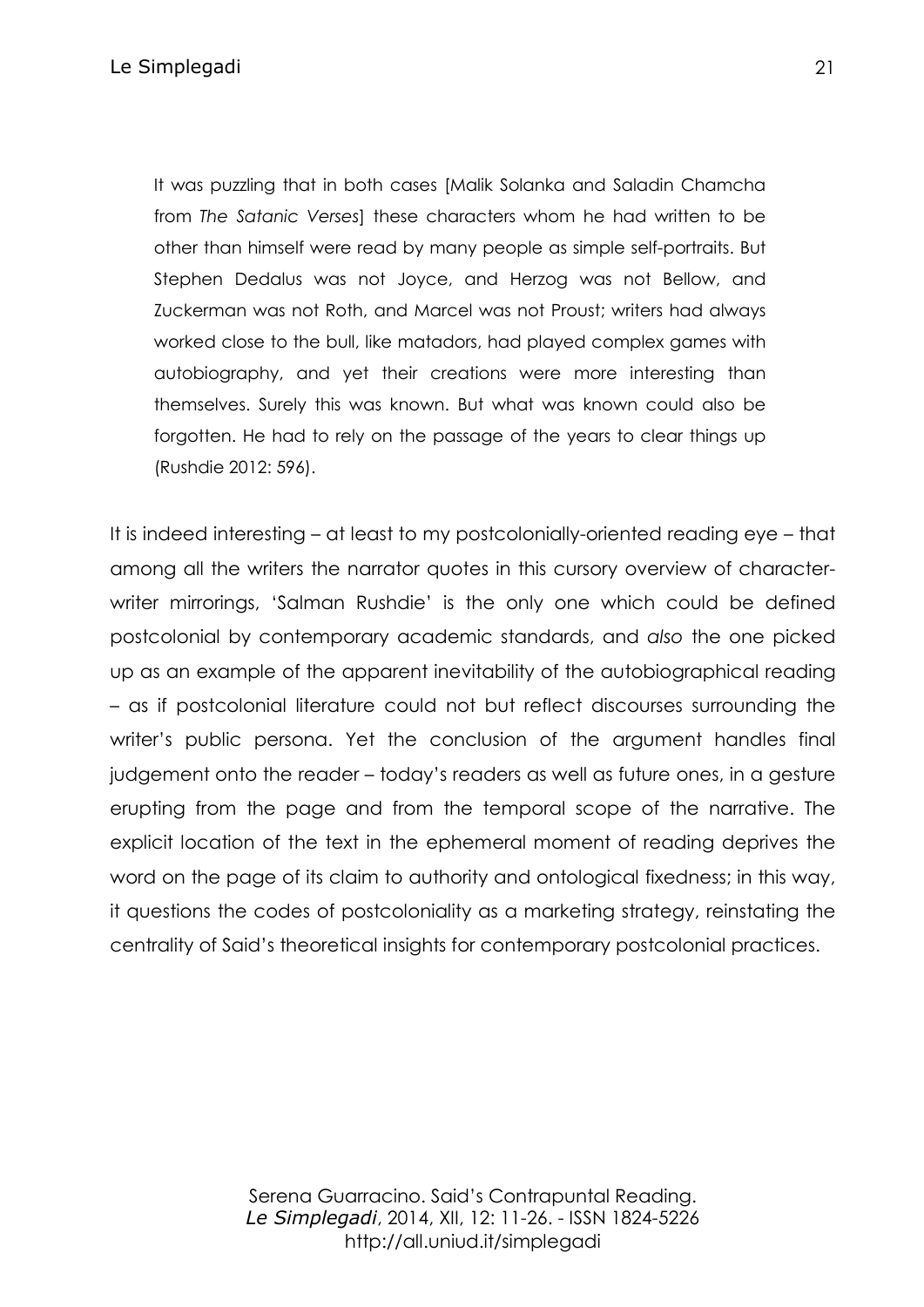## **NOTES**

- 1. Although Attridge does not refer directly to Deleuze's formulation, I still think it useful to borrow Cliff Stagoll's definition of the Deleuzian event as "instantaneous productions intrinsic to interactions between various kinds of forces" (Parr 2005: 87).
- 2. Attridge's own work actually stems from his reading of J. M. Coetzee, as emerges from his twin monographs from 2004 and 2005; still the central example from his 2011 essay expanding on the performativity of the literary text comes from Cormac McCarthy's *Blood Meridian* (1985), and the essay does not make any reference to postcolonial literature as a field with any specific relation to the argument explored there.
- 3. This essay will principally focus on life writing as the place where the public persona of the writer and the experience of the text overlap, creating some peculiarly visible conditions for the 'event' of literature to happen. Yet this does not exclude other, more elusive textual self-positionings which enact in the text the role of the 'public intellectual', such as those where another public figure is the subject of the author's life writing as proxy for her/his own. This happens, for example, in Caryl Phillips's *Dancing in the Dark* (2006), as I have elsewhere argued (Guarracino 2012).
- 4. I am borrowing these definitions from two very different fields, which both contribute to the discussion on the role of the postcolonial intellectual I will be addressing in the following pages. The term 'native informant' comes from ethnography, where it defines "a figure who […] can only provide data, to be interpreted by the knowing subject for reading" (Spivak 1999: 49); Spivak has notoriously appropriated the term to define "the limited access to beinghuman" of the postcolonial subject (Spivak 1999: 30). 'Organic intellectual', on the other hand, is a Gramscian definition used by Stuart Hall to describe the role of the postcolonial intellectual as bearing "the responsibility of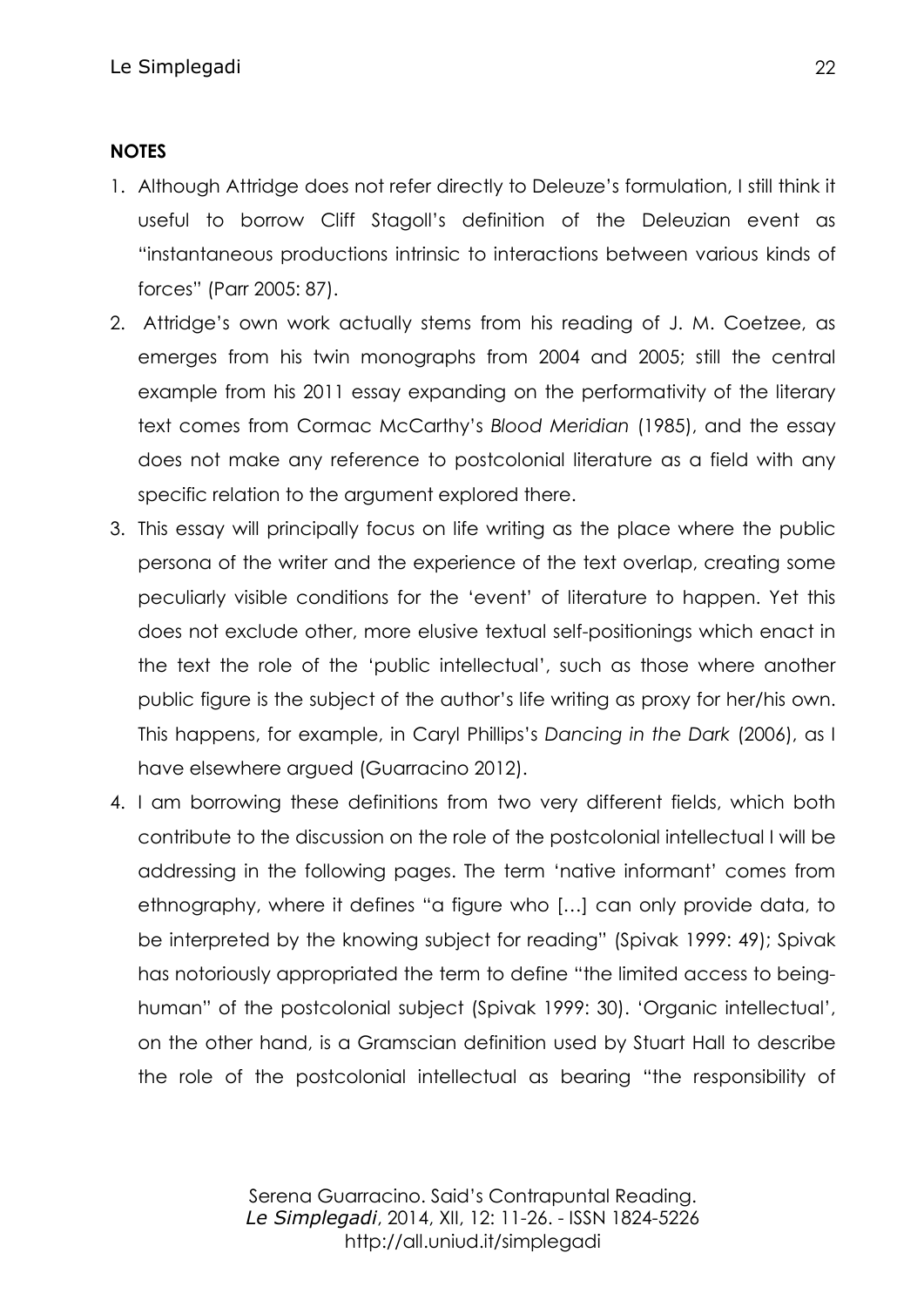transmitting those ideas […] to those who do not belong, professionally, in the intellectual class" (Hall 1992: 281).

- 5. Here I am referring to the titles from two of the sections in Said's *Culture and Imperialism*: the first, "Consolidated Vision", looks at the "structure of attitude and reference" (Said 1993: 62) integrating the empire in nineteenth century British literature; while "Resistance and Opposition" looks at the "charting of cultural territory" at the heart of the "ideological resistance" to the empires (Said 1993: 252).
- 6. It is not in the scope of this essay to review the fatwa proclaimed on Rushdie by Ayatollah Khomeini on 14 February 1989; discussions on the events and its aftermath can be found in Swan 1991 and Ranasinha 2007. On the other hand, it must be noted that *Joseph Anton* has received up to now very sparse critical attention, mostly limited to book reviews (see Blackburn 2012, Drabble 2012, and Heller 2012).
- 7. I will not be able here to expand on Coetzee's own life writing, which I have recently analysed in the framework of recent performance theory (Guarracino 2014).
- 8. The same preoccupation with truth emerges later on in a related exchange with Doris Lessing: "Doris Lessing was writing her memoirs and called to discuss them. Rousseau's way, she said, was the only way; you just had to tell the truth, to tell as much truth as possible" (Rushdie 2012: 373).
- 9. For example, when the narrator tells about his realization about what he is fighting for: "Freedom of speech, freedom of the imagination, freedom from fear, and the beautiful, ancient art of which he was privileged to be a practitioner. He would never again flinch from the defence of these things" (Rushdie 2012: 283).
- 10.In his memoir *Out of Place*, Said identified the two strands of his hyphenated identity in the fracture between his first name and his surname, between "'Edward', a foolishly English name forcibly yoked to the unmistakably Arabic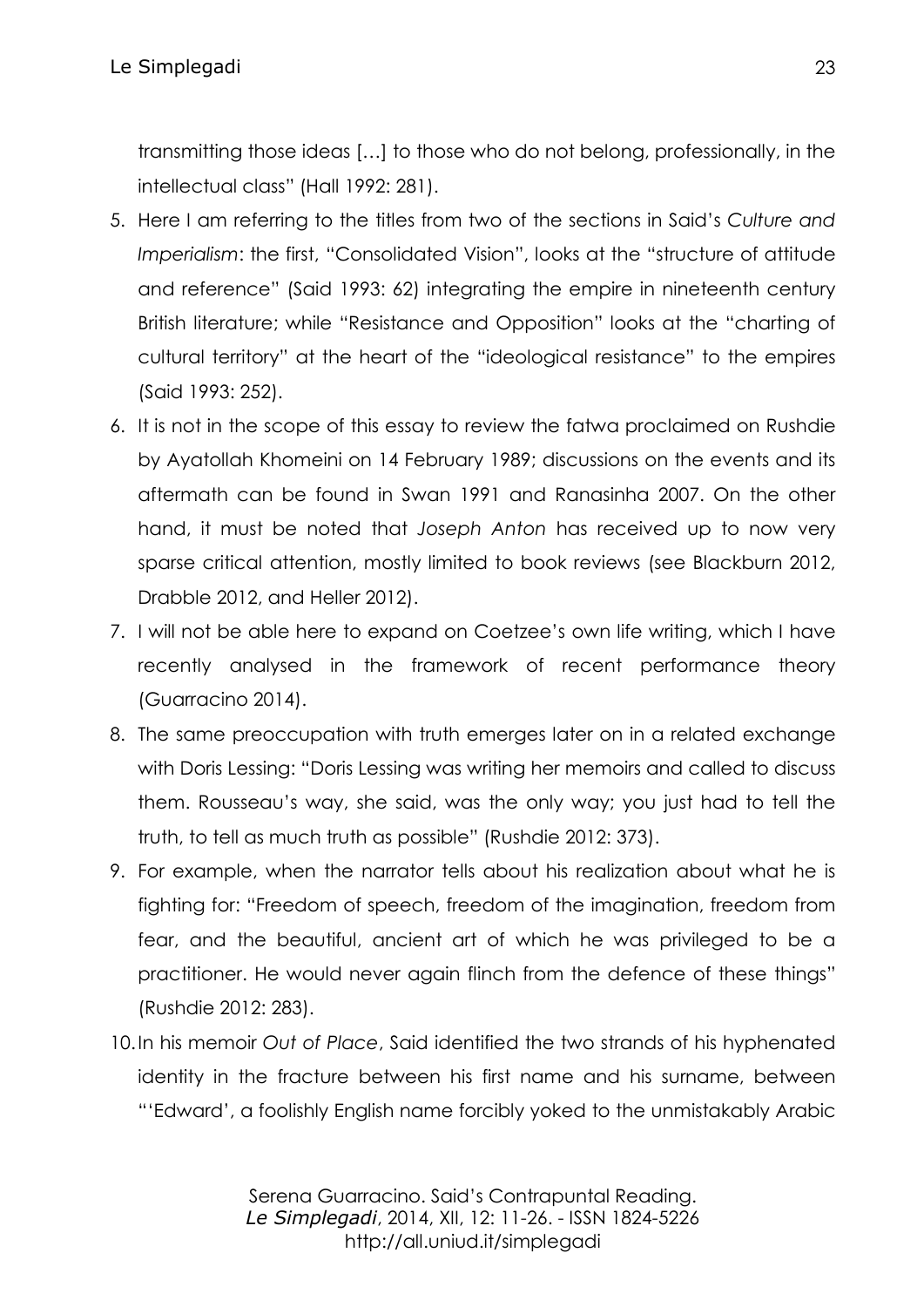family name Said. […] For years, and depending on the exact circumstances, I would rush past 'Edward' and emphasize 'Said'; at other times I would do the reverse, or connect these two to each other so quickly that neither would be clear" (Said 1999: 3-4).

- 11.One example, among many, is the detailed account of the trading barbs, mostly through the pages of *The Guardian*, between Rushdie and John Le Carré in November 1997 (Rushdie 2012: 525-529).
- 12.Rushdie's unpublished diaries are the main reference, quoted in brackets throughout the text; but *The Guardian*'s coverage of the events narrated in the book (including interviews and commentaries) is also extensively quoted, together with *The Daily Mail*'s and others, from some point onwards collectively referenced as *The Daily Insult* (482). The book also includes correspondence, real or fictional, between Rushdie and a plethora of public figures and friends such as the representative of the Bradford Council of Mosques Shabbir Akhtar (208), his own mother (438), Tony Blair (535), Harold Pinter (542), and a cheeky exchange between himself at 52 and at 65 on his relationship with model Padma Lakshmi (582).

## **BIBLIOGRAPHY**

Attridge, Derek. 2004. *The Singularity of Literature*. London: Routledge.

Attridge, Derek. 2005. *J. M Coetzee and the Ethics of Reading: Literature in the Event*. Chicago-London: University of Chicago Press.

Attridge, Derek. 2011. Once More with Feelings: Art, Affect and Performance. *Textual Practice*, 25, 2: 329-343.

Blackburn, David. (4 December) 2013. Zoe Heller versus Salman Rushdie and Joseph Anton. *The Spectator*, [http://blogs.spectator.co.uk/books/2012/12/zoe](http://blogs.spectator.co.uk/books/2012/12/zoe-heller-versus-salman-rushdie-and-joseph-anton/)[heller-versus-salman-rushdie-and-joseph-anton/](http://blogs.spectator.co.uk/books/2012/12/zoe-heller-versus-salman-rushdie-and-joseph-anton/) (accessed on 7 July 2013). Butler, Judith. 1993. *Bodies That Matter*. London: Routledge.

Coetzee, John Maxwell. 1997. *Boyhood*. London: Secker & Warburg.

Serena Guarracino. Said's Contrapuntal Reading. *Le Simplegadi*, 2014, XII, 12: 11-26. - ISSN 1824-5226 http://all.uniud.it/simplegadi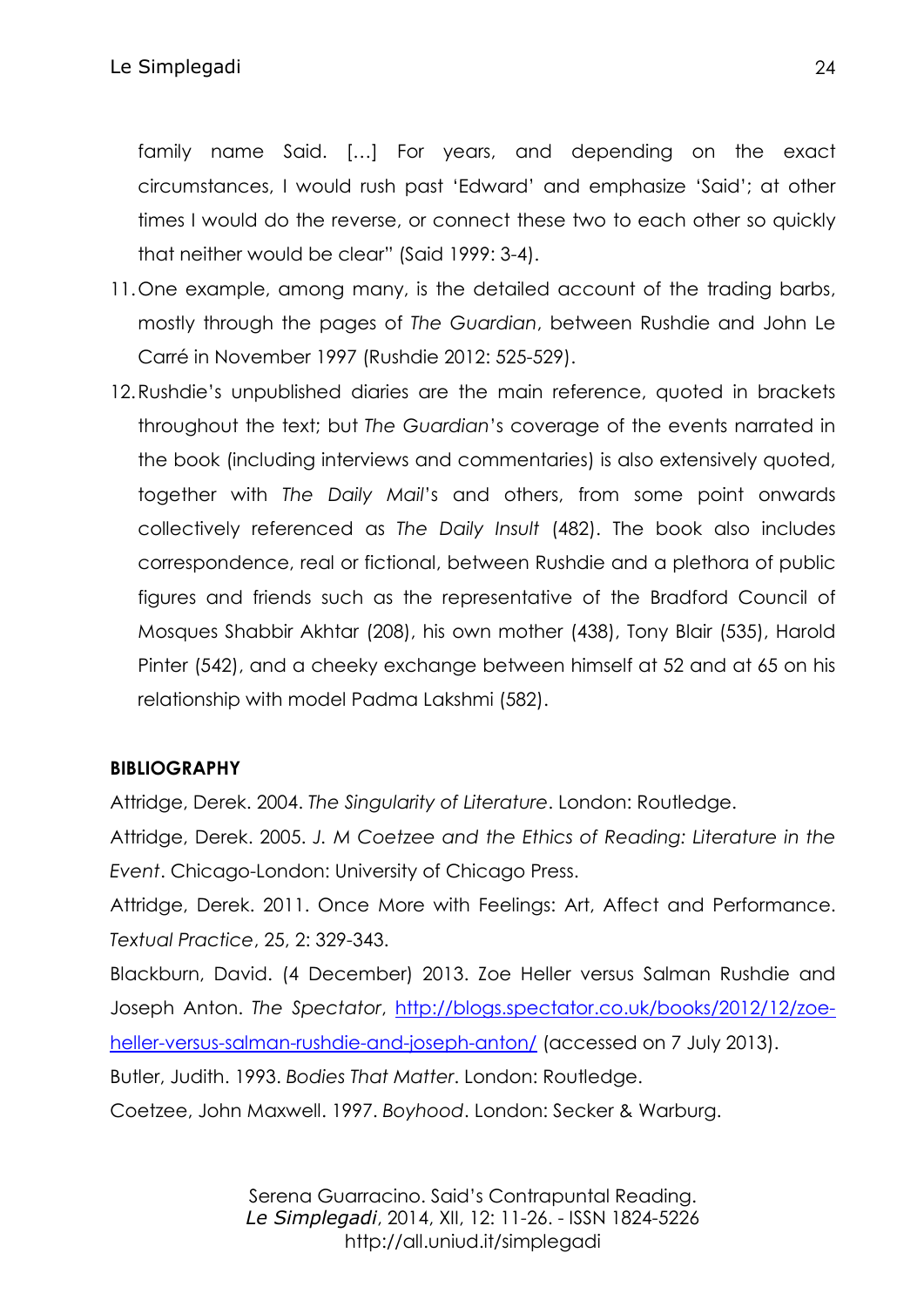Coetzee, John Maxwell. 2002. *Youth*. London: Secker & Warburg.

Drabble, Margaret. (23 September) 2013. *Joseph Anton* by Salman Rushdie – review. *The Observer*, [http://www.guardian.co.uk/books/2012/sep/23/joseph](http://www.guardian.co.uk/books/2012/sep/23/joseph-anton-salman-rushdie-review?INTCMP=SRCH)[anton-salman-rushdie-review?INTCMP=SRCH](http://www.guardian.co.uk/books/2012/sep/23/joseph-anton-salman-rushdie-review?INTCMP=SRCH) (accessed on 7 July 2013).

Guarracino, Serena. 2012. Representative Democracy and the Struggle for Representation: Caribbean and US Performances of Difference in Caryl Phillips's *Dancing in the Dark*. Giovanna Covi & Lisa Marchi ed. *Democracy and Difference: the US in Multidisciplinary and Comparative Perspectives*. Trento: Università degli studi di Trento, 167-172.

Guarracino, Serena. 2014. The Postcolonial Writer in Performance: J. M. Coetzee's *Summertime*. *Alicante Journal of English Studies*, 26 (forthcoming).

Hall, Stuart. 1992. Cultural Studies and Its Theoretical Legacies. Lawrence Grossberg, Cary Nelson & Paula Treichler ed. *Cultural Studies*. New York-London: Routledge, 277-294.

Heller, Zoë. (20 December) 2013. The Salman Rushdie Case. *The New York Review of Books*, [http://www.nybooks.com/articles/archives/2012/](http://www.nybooks.com/articles/archives/2012/%20dec/20/salman-rushdie-case/)  [dec/20/salman-rushdie-case/](http://www.nybooks.com/articles/archives/2012/%20dec/20/salman-rushdie-case/) (accessed on 7 July 2013).

Huggan, Graham. 2001. *The Postcolonial Exotic. Marketing the Margins*. New York: Routledge.

Huddart, David. 2008. *Postcolonial Theory and Autobiography*. London: Routledge.

Newman, Ken M. 2009. Literary Theory and the Rushdie Affair. Harold Bloom ed. *Salman Rushdie*. Boomahall: Infobase Publishing, 37-50.

Parr, Adrian. 2005. *The Deleuze Dictionary*. Edinburgh: Edinburgh University Press.

Parry, Benita. 2010. Countercurrents and Tensions in Said's Critical Practice. Adel Iskander & Hakem Rustom ed. *Edward Said. A Legacy of Emancipation and Representation*. Berkeley: University of California Press, 499-513.

Phillips, Caryl. 2006. *Dancing in the Dark*. London: Vintage.

Serena Guarracino. Said's Contrapuntal Reading. *Le Simplegadi*, 2014, XII, 12: 11-26. - ISSN 1824-5226 http://all.uniud.it/simplegadi